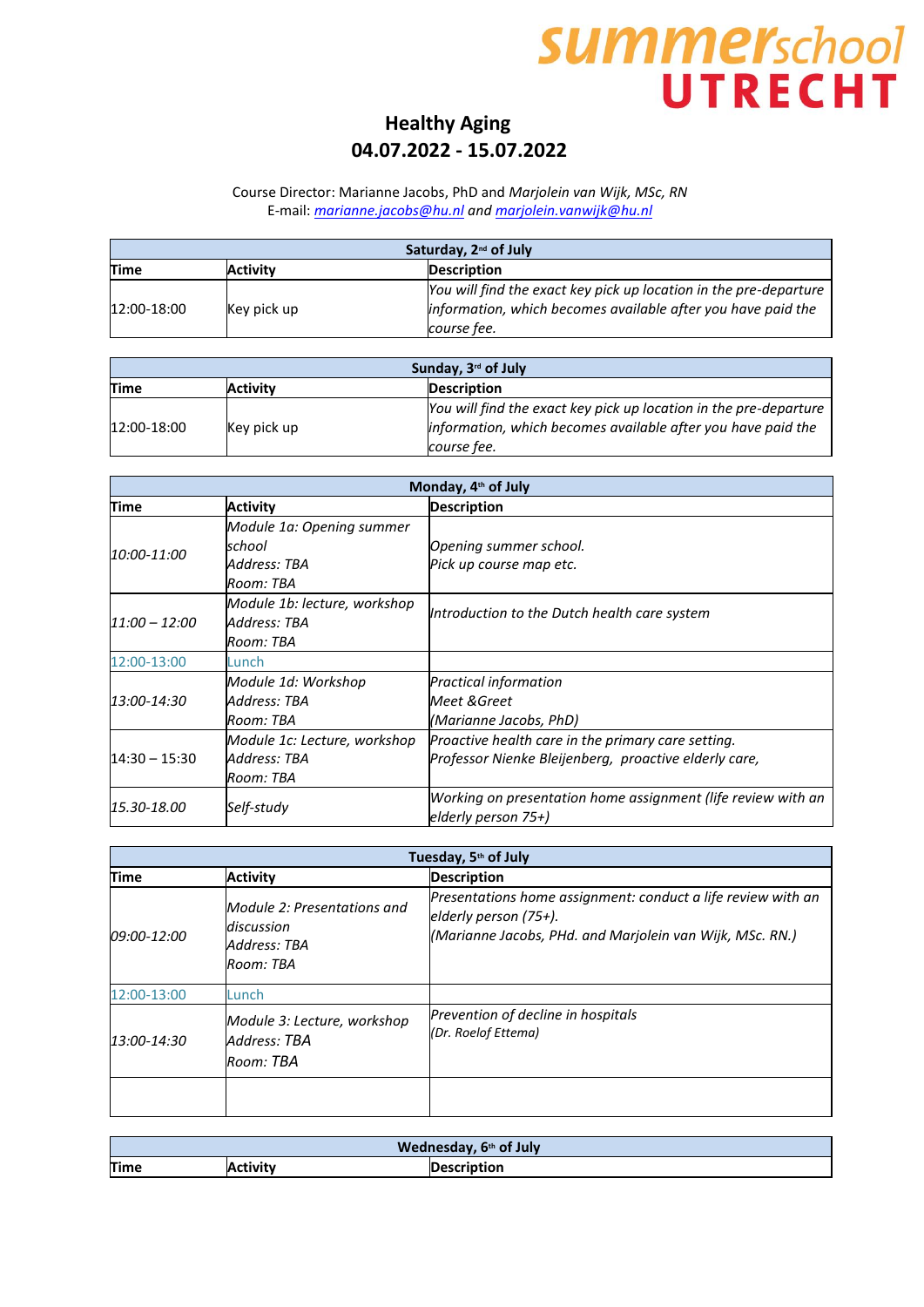| <i>09:00-12:00</i> | Module 4a: Seminar, group<br>assignment<br>Address: TBA<br>Room: TBA | Palliative care, End of Life, Advocacy and Leadership<br>(Riet Ruben MA, RN, Alice Rolink, MsC, RN) |
|--------------------|----------------------------------------------------------------------|-----------------------------------------------------------------------------------------------------|
| 12:00-13:00        | Lunch                                                                |                                                                                                     |
| 13:00-14:30        | Module 4b: lecture, workshop<br>Address: TBA<br>Room: TBA            | Palliative sedation<br>(Robbert Jan de Jonge, MA, RN)                                               |

| Thursday, 7th of July |                                                          |                                                                                                  |
|-----------------------|----------------------------------------------------------|--------------------------------------------------------------------------------------------------|
| <b>Time</b>           | <b>Activity</b>                                          | <b>Description</b>                                                                               |
| 10:00-12:00           | Module 5: Lecture, workshop<br>Address: TBA<br>Room: TBA | Biological aging in perspective<br>(Bart Cuppen, PhD)                                            |
| 12:00-13:00           | Lunch                                                    |                                                                                                  |
| 13:00-16:00           | Module 6: Lecture, workshop<br>Address: TBA<br>Room: TBA | Technology: aging in place?<br>(Thijs van Houwelingen, PhD, RN, Yvonne van Koppershoek PhD, RN.) |
| $16:00 - 17:30$       | Module 7: Lecture, workshop<br>Address: TBA<br>Room: TBA | New technology for learning about older people (part 1)<br>(Vera Habes, MSc, RN                  |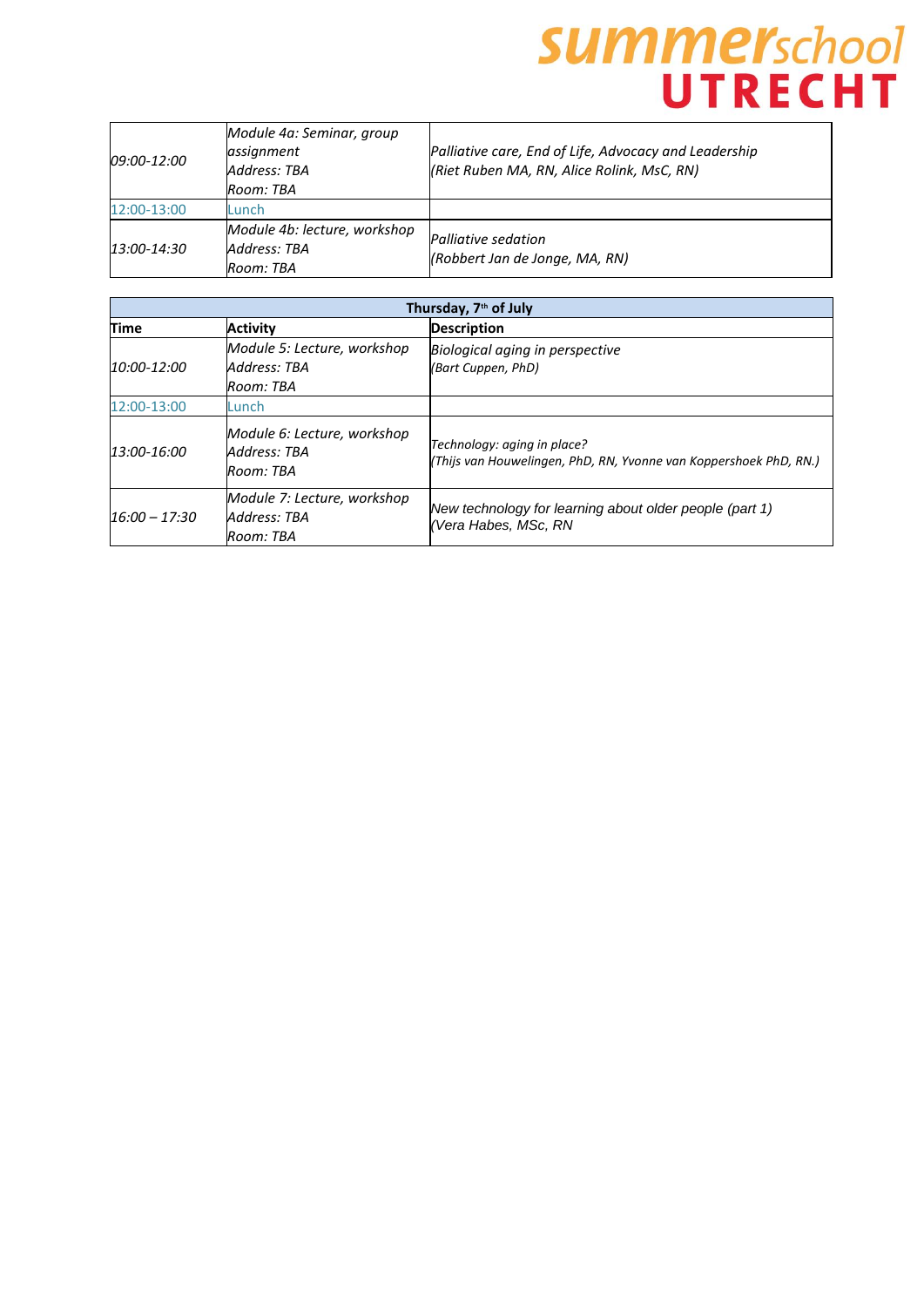| Friday, 8 <sup>th</sup> of July |                                                                                        |                                                                                                                                      |
|---------------------------------|----------------------------------------------------------------------------------------|--------------------------------------------------------------------------------------------------------------------------------------|
| Time                            | <b>Activity</b>                                                                        | <b>Description</b>                                                                                                                   |
|                                 | Module 8: Site visit                                                                   | Health care innovation center                                                                                                        |
| $8:50 - 12:00$                  | (please note that a small<br>amount of travel costs must be<br>paid bij each student). | Nursing home with people with dementia<br>Zorgpartners Midden Holland, location Prinsenhof<br>(Jos van den Berg, Marjolein van Wijk) |
| 12:00-13:00                     | Lunch                                                                                  |                                                                                                                                      |
| 13:00-15:00                     | Module 9: workshop –<br>experience<br>Address: TBA<br>Room: TBA                        | Being 85, Feeling old?<br>(Monique de Voigt, MD)                                                                                     |

#### *Week 2*

| Saturday, 9 <sup>th</sup> of July |                 |                    |
|-----------------------------------|-----------------|--------------------|
| <b>Time</b>                       | <b>Activity</b> | <b>Description</b> |
| Free time                         |                 |                    |

| Sunday, 10th of July |                 |                    |
|----------------------|-----------------|--------------------|
| <b>Time</b>          | <b>Activity</b> | <b>Description</b> |
| Free time            |                 |                    |

| Monday, 11 <sup>th</sup> of July |                                  |                                                                                   |
|----------------------------------|----------------------------------|-----------------------------------------------------------------------------------|
| <b>Time</b>                      | <b>Activity</b>                  | <b>Description</b>                                                                |
|                                  |                                  | Working on final assignment and made a first hand on the<br>reflection report.    |
|                                  |                                  | (Turning in your assignments by e-mail on Wednesday 13th July                     |
| $9:00 - 12:30$                   | Self-study                       | 13:00                                                                             |
|                                  |                                  | Marianne.jacobs@hu.nl and marjolein.vanwijk@hu.nl)                                |
|                                  |                                  | Homework for module 13: making a serious game.                                    |
| 12:30-13:00                      | Lunch                            |                                                                                   |
| 13:00-16:00                      | Module 10: Workshop<br>Room: TBA | Intercultural care for older people: the way to agetopia<br>(Edwin Hagebeek, MSc) |

| Tuesday, 12th of July |                       |                                                                                                                                                                                                                |
|-----------------------|-----------------------|----------------------------------------------------------------------------------------------------------------------------------------------------------------------------------------------------------------|
| Time                  | <b>Activity</b>       | <b>Description</b>                                                                                                                                                                                             |
| 09:00-12:30           | Self study            | Working on final assignment and made a first hand on the<br>reflection report.<br>(Turning in your assignments by e-mail on Wednesday 15th July<br>13:00<br>Marianne.jacobs@hu.nl and marjolein.vanwijk@hu.nl) |
| 12:30-13:00           | Lunch                 |                                                                                                                                                                                                                |
| 13:20-16:00           | Module 11: Site visit | Senior friendly hospital<br>Diakonessenhuis, Zeist<br>(Marjolein van Wijk, MSc., Marianne Jacobs PhD)                                                                                                          |